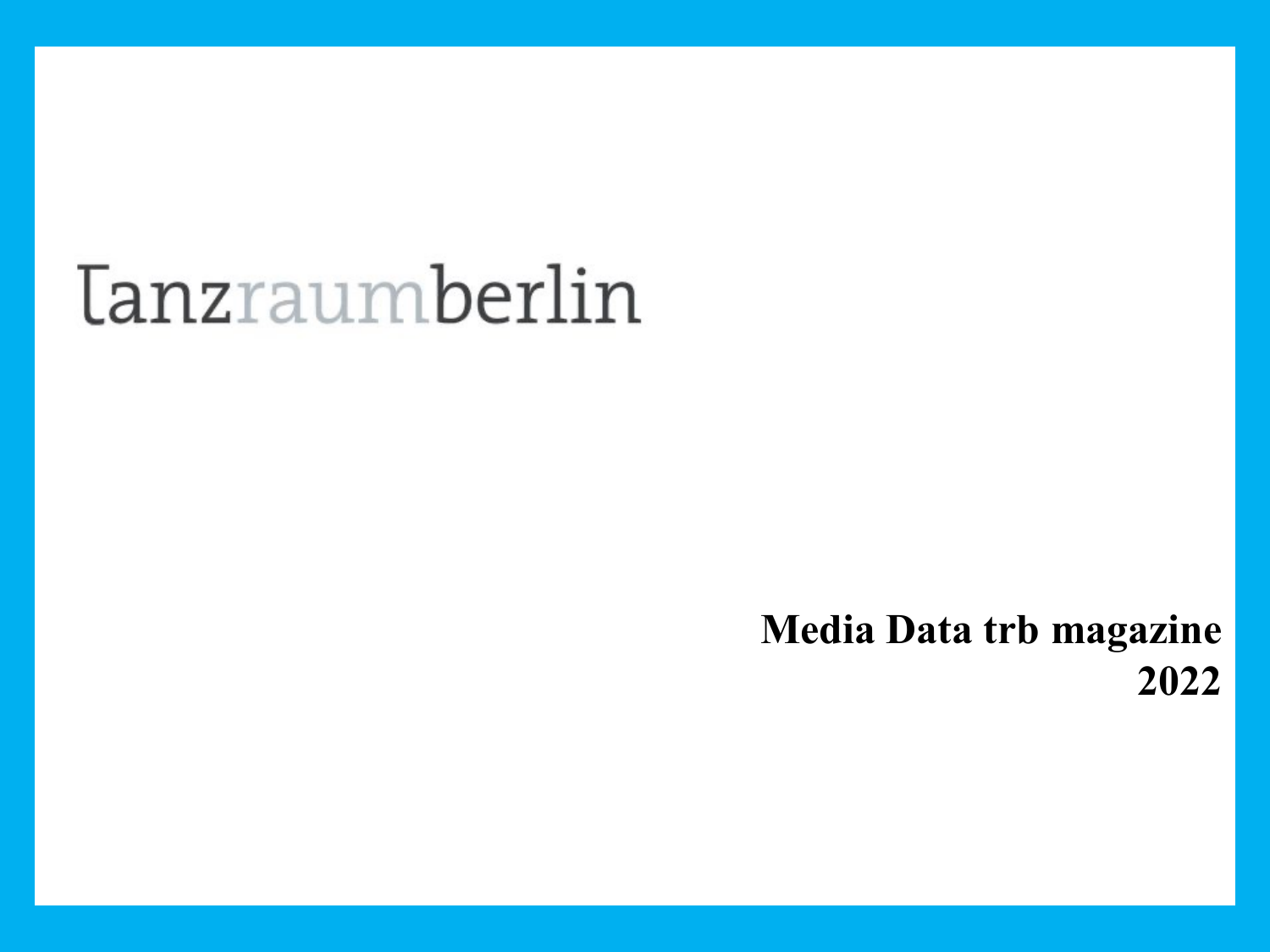## **tanzraumberlin – the magazine of the tanzcard**

#### **Technical Details**

| Edition        | $15.000$ copies                                                     |
|----------------|---------------------------------------------------------------------|
| Publishing     | 6 times a year (bimonthly; print/online)                            |
| Format & Print | $210 \times 297$ mm (A4); type area: 190 x 270 mm                   |
|                | web offset, fold gluing, 16 pages                                   |
|                | content and cover: 4-coloured CMYK euroskala                        |
| Distribution   | Berlin and Potsdam, at dance-stages, concert halls, cultural hotspo |
|                | dancing schools as well as cultural and gastronomic scene distribu  |
|                | dinamix, (inter-)national dispatch and abo-dispatch.                |
| Publisher      | Tanzbüro Berlin                                                     |
|                | Uferstraße 23, 13357 Berlin, 030-46064351                           |
|                | responsible body: Zeitgenössischer Tanz Berlin e.V.                 |
| Advertisement  |                                                                     |
| Contact:       | Désirée Meul                                                        |
|                | mail: $\arceq$ anzeigen $\omega$ ztberlin.de                        |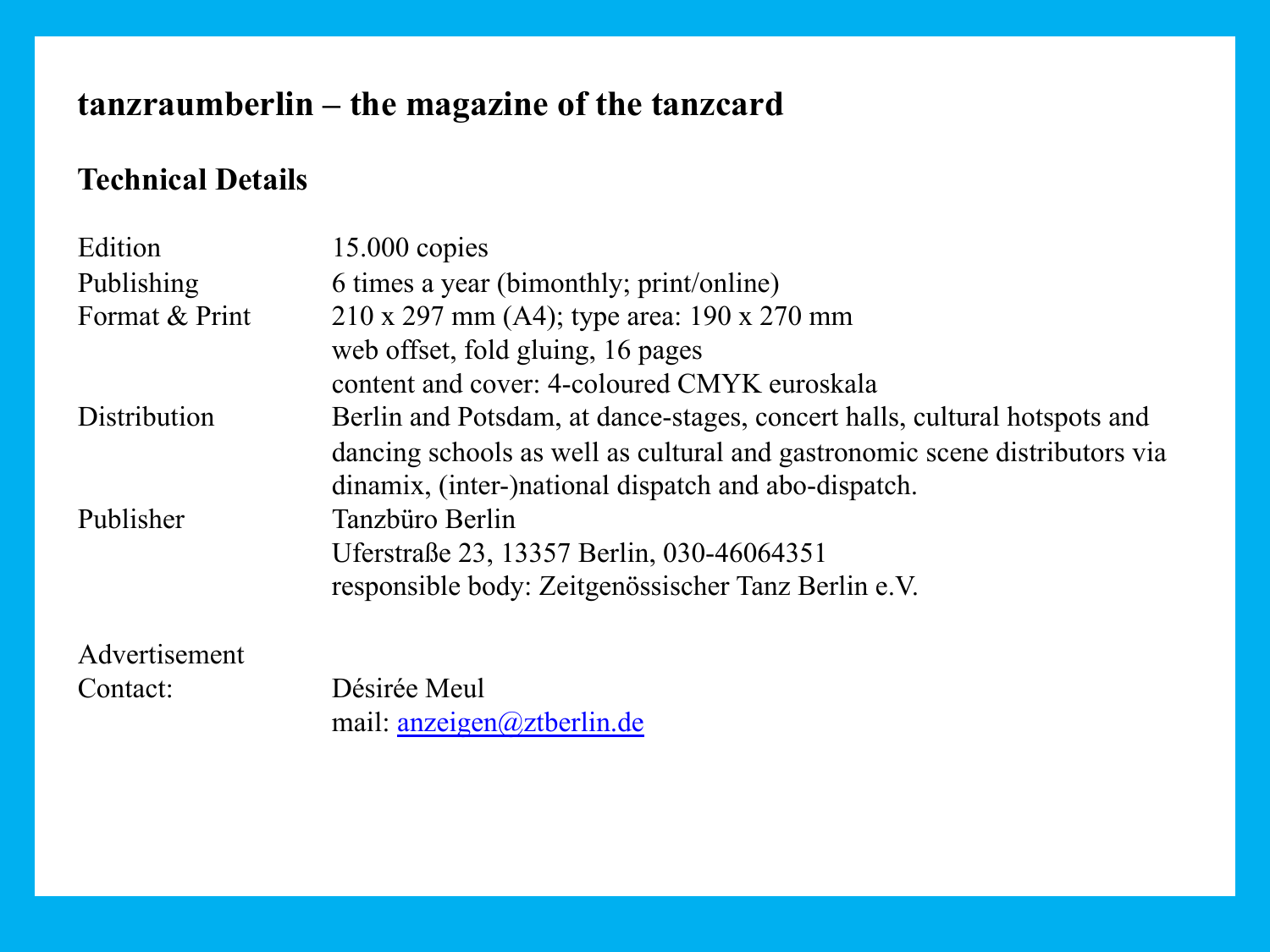#### **tanzraumberlin – the magazine of the tanzcard**

#### **Advertisement Deadlines**

please book in time!

| <b>Edition</b>           | <b>Editorial</b><br><b>Advertisement</b> | <b>Designed</b><br><b>Advertisment</b> | <b>Publication Date</b> |
|--------------------------|------------------------------------------|----------------------------------------|-------------------------|
| Jan-Feb 2022             | 01.12.2021                               | 05.12.2021                             | end of December 2021    |
| March-April 2022         | 01.02.2022                               | 10.02.2022                             | end of February 2022    |
| May - June 2022          | 01.04.2022                               | 10.04.2022                             | end of April 2022       |
| July - August 2022       | 01.06.2022                               | 10.06.2022                             | end of June 2022        |
| September - October 2022 | 01.08.2022                               | 10.08.2022                             | end of August 2022      |
| November - December 2022 | 01.10.2022                               | 10.10.2022                             | end of October 2022     |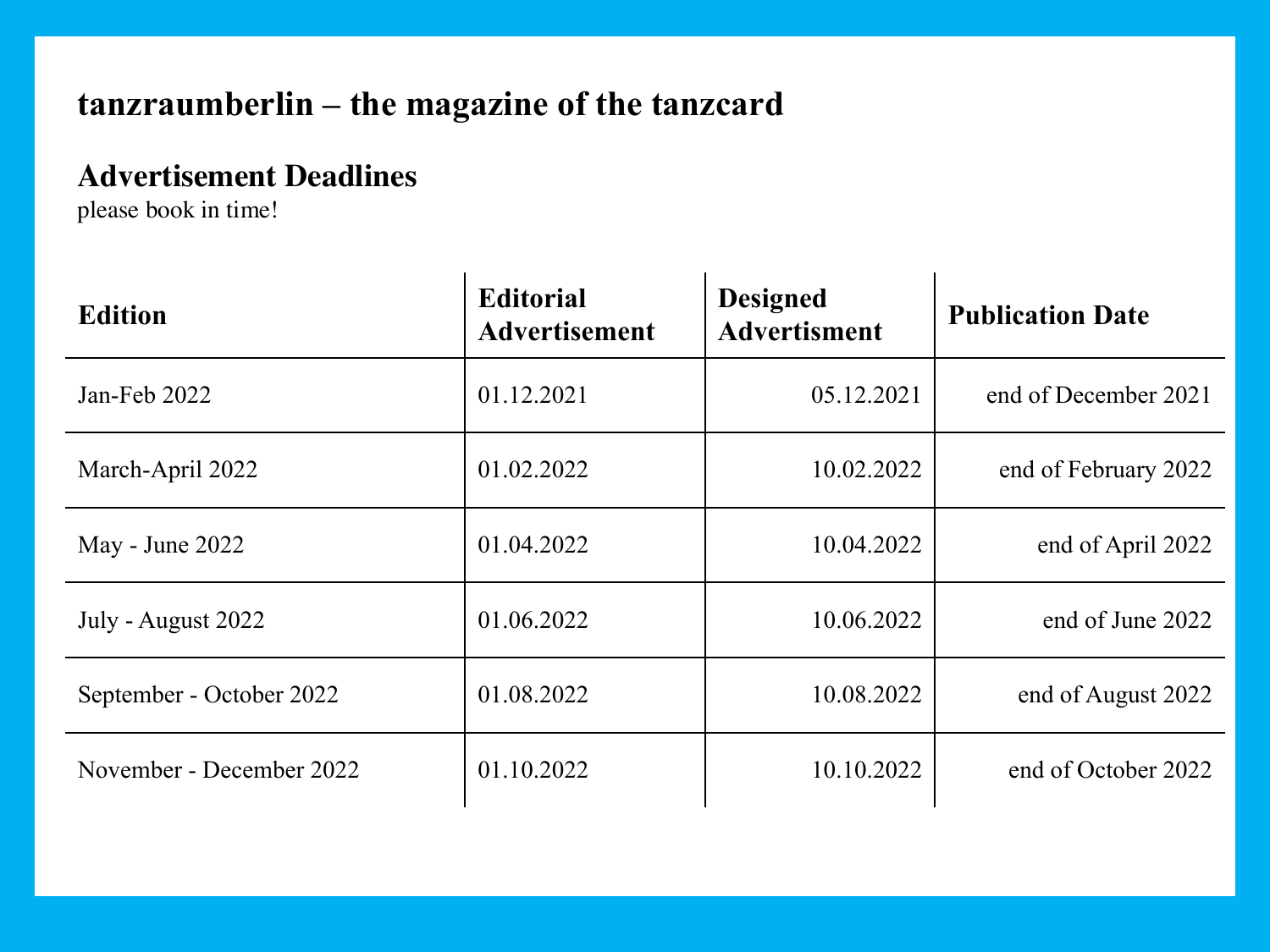#### **Advertisement formats and prices– designed ads**

| <b>Type area</b><br>190 x 269 mm | Size (mm)       | Cut<br>$+3$ mm trim | Price $(\epsilon)$<br>without cut |
|----------------------------------|-----------------|---------------------|-----------------------------------|
| 1-column                         | 60 x 70         | $- -$               | 200,00                            |
| 2-column                         | $125 \times 50$ | $- -$               | 300,00                            |
| 3-column, footer                 | $190 \times 50$ | $*200 \times 70$    | $*400,00$                         |

\*Extra charge

*Further possibilities (only in column grid) are to be negotiated. Full-page advertisement possible on request. Column widths (in mm; 1-c: 60 | 2-c: 125 | 3-c: 190)*

#### **Prices: All prices in EUR plus 19% VAT.**

**Terms of payment: Immediately after receipt of invoice without discount**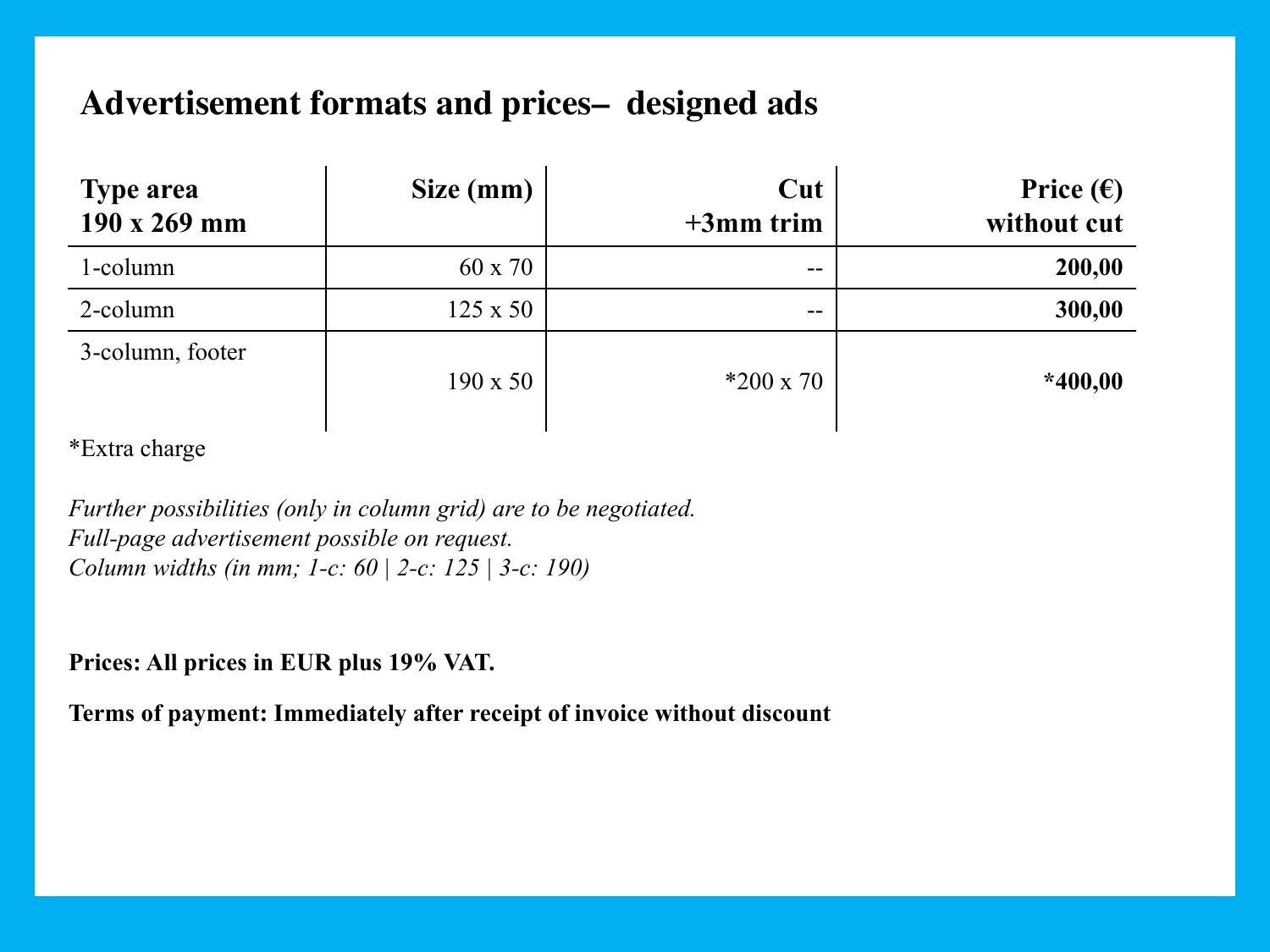### **Example for designed ad formats\***

\* Illustrations are for orientation only and do not show exact dimensions

| 2-column         |
|------------------|
| 1-column         |
| 3-column, footer |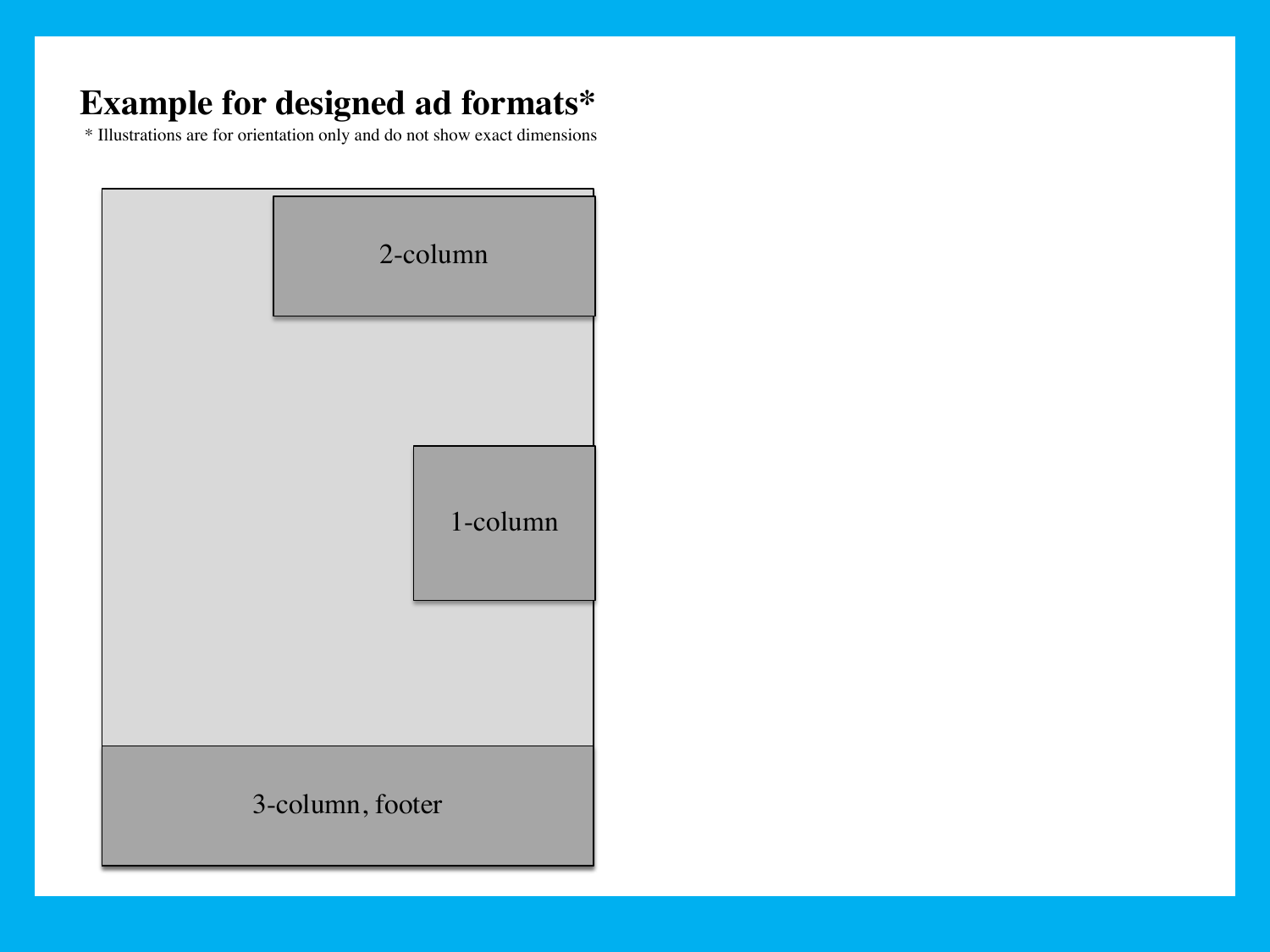#### **Advertisement formats and prices– editorial ads**

| <b>Size</b>                                                        | $Text + Image$                                                                                                                                                                                     | Price $(\epsilon)$ |
|--------------------------------------------------------------------|----------------------------------------------------------------------------------------------------------------------------------------------------------------------------------------------------|--------------------|
| $1/3$ -page,<br>editorial support and design<br>by editor-in-chief | max. 1.500 text characters, plus. headline $+$ info box;<br>image-size: at least 1 MB (e.g. 1400x900 pixels at 300 dpi),<br>file-format: .jpg/.tif (no .gif), colored, vertical-/horizontal format | 350,00             |
| $2/3$ -page,<br>editorial support and design<br>by editor-in-chief | max. 3.000 text characters, plus. headline $+$ info box;<br>image-size: at least 1 MB (e.g. 1400x900 pixels at 300 dpi),<br>file-format: .jpg/.tif (no .gif), colored, vertical-/horizontal format | 700,00             |
| $1/1$ -page,<br>editorial support and design<br>by editor-in-chief | max. 4.500 text characters, plus. headline $+$ info box;<br>image-size: at least 1 MB (e.g. 1400x900 pixels at 300 dpi),<br>file-format: .jpg/.tif (no .gif), colored, vertical-/horizontal format | 1.400,00           |

**Prices: All prices in EUR plus 19% VAT. Terms of payment: Immediately after receipt of invoice without discount**